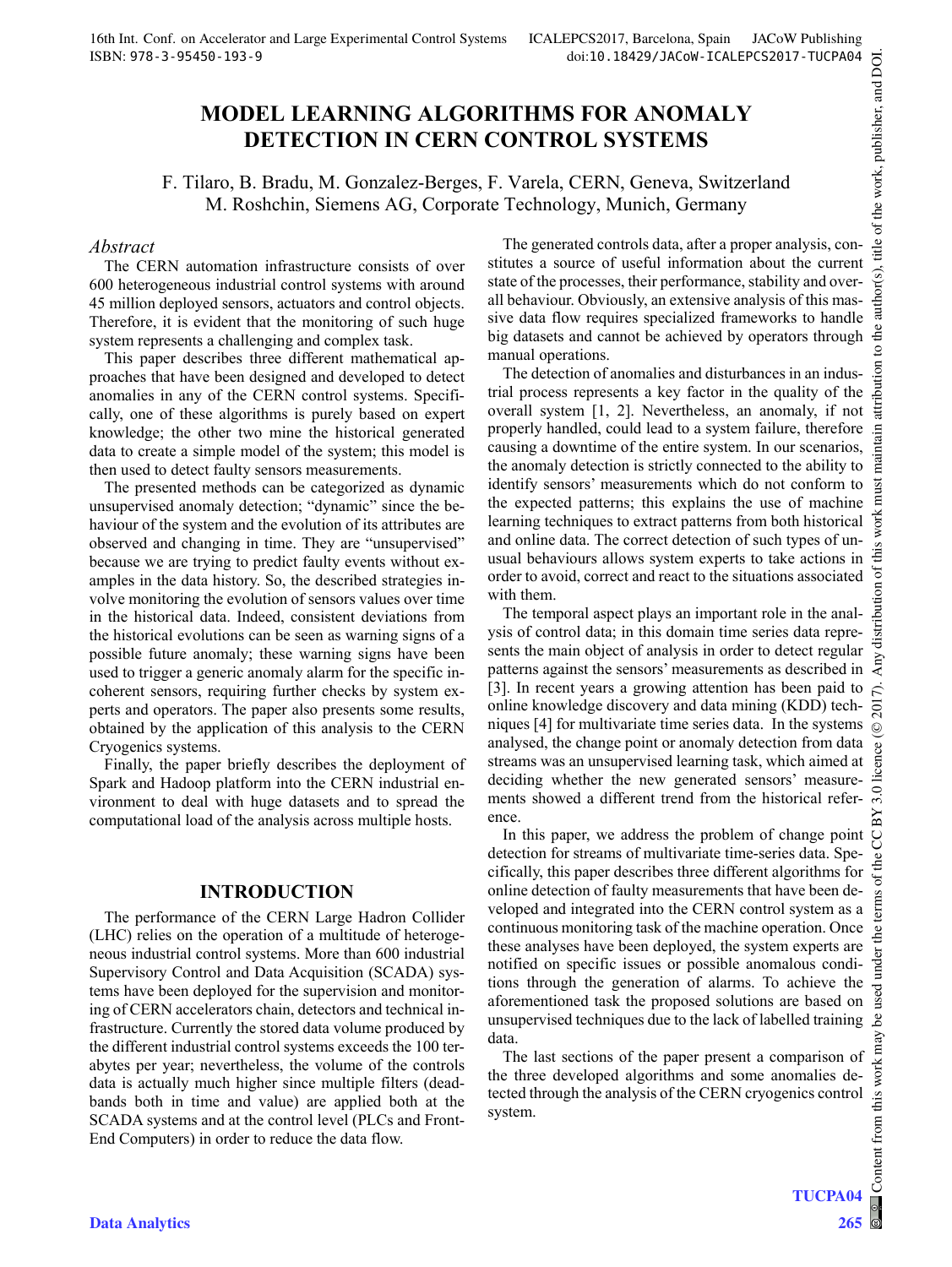# **FAULTY SENSORS DETECTION IN THE CRYOGENICS SYSTEM**

work.

of the

the

attribution

must

 $\overline{\rm BV}$ 

the

 $max$ work this from

publisher, and DOI. 2017). Any distribution of this work must maintain attribution to the author(s), title of the work, publisher, and DOI. The presented analyses mainly focused on the LHC cryogenics system. It plays a fundamental role to keep the magnets and the RF cavities under superconducting state, which allows an electric current to pass almost without resistance and avoid the joule heating effect. Actually, 27 km of superconducting magnets have to operate in superfluid title helium below the temperature of 1.9 K. The cryogenics heauthor(s). lium distribution line consists of 8 sectors with a length of about 3.3 km each. As a result of that, the cryogenics control system is highly distributed and made of heterogeneous devices. However, since each sector is operationally autonomous, a similar behaviour is expected across the en- $\overline{S}$ tire system. A large number of industrial sensors, electronic conditioning units and actuators (mainly heaters and valves) are deployed in the cryogenics control system. Moreover, those components located in the LHC tunnel naintain have to properly operate in a hostile radiation environment in order to deliver reliable measurements. The cryogenics process control logic consists of more than 4700 control loops executed in 80 PLCs which are connected to a multitude of I/O channels; the specific numbers are shown in the table below as documented in [5]:

Table 1: LHC Cryogenics I/O and CCL

|                       | <b>Tunnel</b> | <b>Production</b> | Total |
|-----------------------|---------------|-------------------|-------|
| Analog Inputs         | 12136         | 9200              | 21336 |
| <b>Analog Outputs</b> | 4856          | 2152              | 7008  |
| Digital Inputs        | 4536          | 13820             | 18356 |
| Digital Outputs       | 1568          | 2644              | 4212  |
| Control Close Loop    | 3680          | 1024              | 4704  |

The above given description underlines both the critical-Content from this work may be used under the terms of the CC BY 3.0 licence ( $@$ ity and the complexity of the cryogenics system whose entire cooling process consists of three different stages and  $3.0$ takes almost one month to complete. The signals' heterogeneity is another important aspect which increases the complexity of the problem. The analysis exploits the well-S defined control system structure to discover possible systematic relationships among different signals; these relabe used under the terms of tionships can be classified in 2 main categories:

- Physical relationships: two or more sensors deployed in the same sector or even in the same cell should not differ much in value (like to temperature sensors in contiguous cells).
- Logical relationship: the control loops regulate some output signals as a function of some input signals.

Both classes of these relationships need to be discovered within the controls data in order to make a model of the system. The latter can be then used to detect change points that are distance from the reference state. It is worth noting that the cryogenics sensors' values are highly dynamic: different machine runs can show completely different trends depending on the operational mode and energy of the HC. For this reason, the existing alignment techniques [6, 7]

**266**

 $\begin{matrix} 6 \ \end{matrix}$ 

cannot be used to calculate the "anomaly score" (that is the distance from the reference state) over multiple machine runs (or time intervals). On the contrary, the machine learning process must continuously keep the model in line with the dynamic of the control system. As it will be described in the following paragraphs, this has been achieved through an incremental learning methodology that uses the streams of input sensors' data to extend the existing model.

## **ANALYTICAL SOLUTIONS**

The following paragraphs will present three different algorithms that have been developed and integrated into the control system for online detection of faulty sensors. The three algorithms make use of different techniques to extract patterns from the historical data; these patterns are then compared against the input stream of measurements for online anomaly detection.

## *Anomaly Detection by Sensors Correlation and Conditional Nearest Neighbours*

The main idea of this algorithm is to group the large list of sensors and actuators into different clusters based on the previously described logical and physical relationships. In order to find these relationships, the historical data are mined and a correlation matrix is computed. As shown in the equation below the Pearson correlation coefficient is used:

$$
C = \begin{bmatrix} a_{ii} & a_{ij} \\ a_{ji} & a_{jj} \end{bmatrix}, a_{ij} = \frac{c_{ij}}{\sigma_i \sigma_j}, where:
$$

 $c_{ij}$ ,  $\sigma_i$ ,  $\sigma_j$  are respectively the covariance and the standard deviations of the two signals.

If the standard deviation of the single signals is close to zero, then the Kronecker's delta function is used instead:

$$
a_{ij}=\delta_{ij}=\begin{cases}0, & x_i\neq x_j\\1, & x_i=x_j\end{cases}
$$

where  $x_i$ ,  $x_j$  are the values of the two signals

This kind of formulation is able to properly deal with different sensors parametrization, calibrations and offsets. However, as one can see from the formulations above, the use of the Pearson correlation coefficient implies a linear dependency among the sensors; nevertheless, this limitation could be overcome by extracting some linear features from the initial raw values or by projecting them in to a linear domain. In the study conducted for the cryogenics system, the linearity limitation did not constitute an issue since multiple linear relationships have been discovered among the input signals.

In the literature, many studies [8, 9] represent streams of time series data into weighted graphs where each node corresponds to a specific signal and each edge shows the similarity between a pair of signals. The proposed method adopts a similar approach by defining a K-Nearest-Neighbour graph [10] based on the computed correlation coefficients; precisely the distance between signals, represented by the graph edges, is calculated as follows: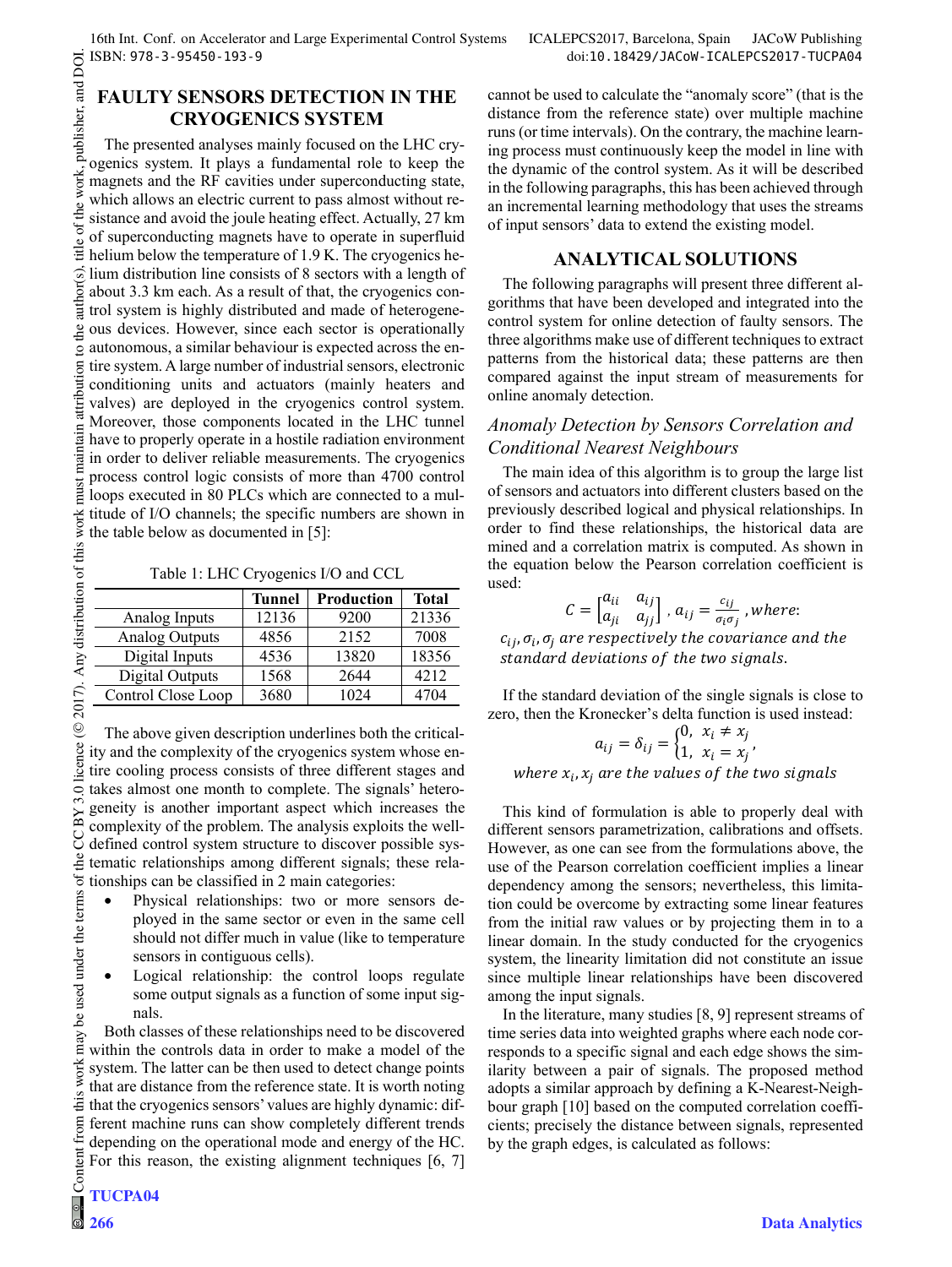16th Int. Conf. on Accelerator and Large Experimental Control Systems ICALEPCS2017, Barcelona, Spain JACoW Publishing ISBN: 978-3-95450-193-9 doi:10.18429/JACoW-ICALEPCS2017-TUCPA04

$$
d_{ij} = -\ln|a_{ij}|
$$

Therefore, the distance between highly correlated signals will be close to zero and for uncorrelated signals will tend to infinity. 'K' represents the dimension of the graph and theoretically should be chosen as the minimum size of the highly correlated clusters. The accuracy of KNN method can be severely degraded with high-dimension clusters because of the difference between the nearest and farthest neighbours (increase of the inner-cluster distance). Furthermore, increasing the size of the graph leads to an increment of the computational complexity of the KNN graphs. In our scenario, after some initial test, 'k', the number of correlated signals in each graph, was set to 3. During the analysis of the cryogenics system most of the unimportant fluctuations in the measurements under nominal operation did not affect highly correlated pairs of signals.

In order to evaluate each significant change in the signals (change point analysis), the following dissimilarity function was defined:

$$
E(d_i) = \sum_{j=1}^{k} d_{ij} * p(j|i)
$$
, where:  

$$
p(j|i) =
$$
 probability of j to be in the KNNi *graph*

The so-defined expected dissimilarity of each signal is a function of the previously described distance between the nodes in the KNN graph and the probability of the sensors to be in the same cluster  $(KNN_i)$  during different time windows.

In our scenario, the conditional entropy  $Hi$  quantifies the amount of information needed to describe the value of a signal  $s_i$ , given that the value of another signal  $s_i$  is known. The conditional entropy is equal to zero if the value of the sensors  $s_i$  is completely determined by the value of  $s_i$ :

$$
Hi = -\sum_{j \in i \cup NNi} p(j|i) \ln p(j|i)
$$

Consequently, the probability distribution can be calculated as a minimization problem introducing the Lagrange's multipliers for the conditional entropy between the sensors:

$$
\nabla E(d_i) - \lambda \nabla H i = 0 \rightarrow \frac{\partial}{\partial i} \sum d_{ij} p(j|i) - \lambda \frac{\partial}{\partial i} H i = 0
$$
  
\n
$$
\rightarrow d_{ij} - \lambda \frac{\partial}{\partial i} [-\sum p(j|i) \ln(p(j|i)] = 0
$$
  
\n
$$
d_{ij} + \lambda \ln(p(j|i)) + 1 = 0 \rightarrow \ln(p(j|i)) = -\frac{d_{ij}+1}{\lambda} \rightarrow
$$
  
\n
$$
p(j|i) = e^{-\frac{d_{ij}+1}{\lambda}} \rightarrow p(j|i) = e^{-d_{ij}}
$$

In order to have a meaningful probability value within the range [0, 1] the probability normalization condition has been imposed:

$$
p(i|i) + \sum_{j \in NNi} p(j|i) = 1
$$

Therefore, the probability related to each pair of signals can be calculated as:

$$
p(j|i) = \frac{e^{-d_{ij}}}{1 + \sum_j e^{-d_{ij}}}
$$

The faulty sensor detection was achieved by detecting any change exceeding a predefined threshold in the dissimilarity function for each  $KNN_i$  graph. Due to the high dynamic of the system, the learning process continuously updates the KNN-based model, which is used as a reference during the online fault detection analysis.

### *Anomaly Detection by Stochastic Clustering of Sensors Measurements*

This algorithm aims at detecting faulty sensors by clustering them into different partitions based on their historical measurements. The clustering is based on K-Means [11] method by splitting the historical data sets into time windows; by limiting the size of the signals analysed the computational load and the execution time are reduced.

 Due to the presence of different sensors calibrations it was necessary to standardize the data. Therefore, for each time window, the mean of each signal is subtracted from each measurement and then divided by the standard deviation to remove any scaling effect.

One of the main disadvantages of K-Means is having to provide as a parameter the number of clusters. To overcome this issue and optimize the choice of this parameter the Davies-Bouldin index [12] was used. This index tries to minimize the intra-cluster distance and at the same time maximize the inter-cluster distance. This allows to isolate in a single cluster only those sensors/actuators with similar behaviour and, at the same time, very different from other signals clusters. In order to find the optimal cluster number, the algorithm is running multiple times increasing it in each execution. The execution ends when the difference between the standard deviations of the intra-cluster distances is less than a specific threshold. The latter is calculated for two contiguous execution as follows:

$$
d_{k,k-1} = \frac{\sum_{g=1}^{G_k} \sum_{x_{it}^k \in C_j^k} ||x_{it}^k - c_g^k||^2}{\sum_{g=1}^{G_{k-1}} \sum_{x_{it}^k - i \in C_j^{k-1}} ||x_{it}^{k-1} - c_g^{k-1}||^2}, where:
$$

- $d_{k,k-1}$  is the ratio between the sum of intra cluster distances with  $k$  and  $k - 1$  clusters
- $c_g^k$  is the centroid of the cluster  $g$  with  $k$  clusters
- $x_{it}^k$  is the value of the signal at the execution with k number of cluster

Moreover, the time window length was selected trying to maximize both the number of clustered signals and the probability to find each cluster in multiple time windows. To achieve it, a quality index of the analysis has been defined. Let *NSC* be the number of signals clustered and *N* the total number of signals. Then, for a time window with the chosen parameter *p* (number of seconds), the quality *Q* of a time window is defined as:

$$
Q_p = \frac{NSC_p}{N} * \mu_{\max\left(P_p(g_j)\right), \forall j'} where
$$

$$
\mu_{\max\left(P_p(g_j)\right)} is\ the\ maximal\ average\ of\ probability
$$

**TUCPA04**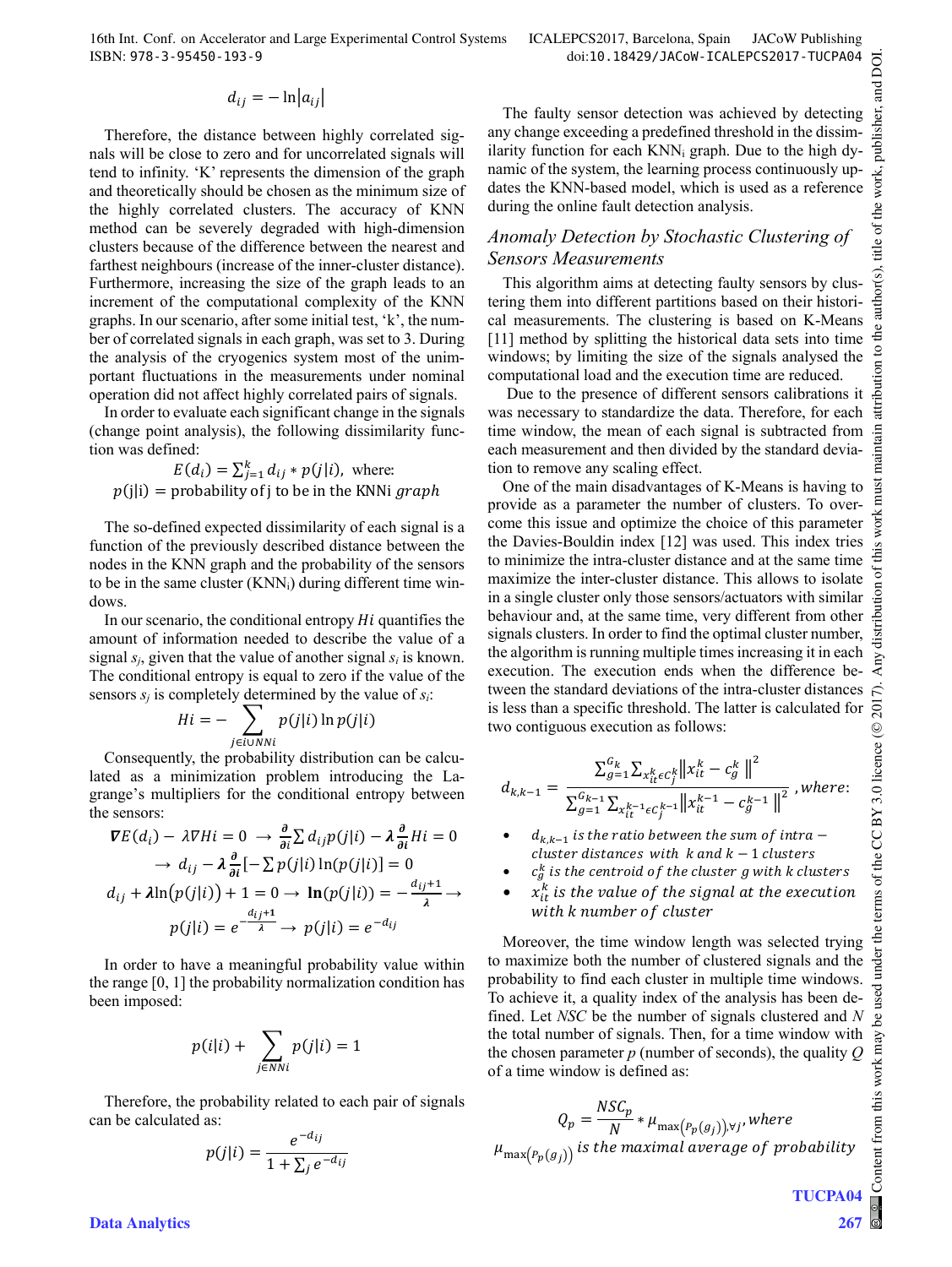**TUCPA04**

**268**

### for the cluster  $g_i$

Let *Q* be the quality of a time window with parameter p (number of seconds), *MPCS* the minimal percentage of clustered signals, *MPC* the minimal probability of each cluster and *MIQ* the minimal increment of quality index for the time window optimization; then the thresholds are defined as follows:

$$
T q_{p,p-1} = \begin{cases} Q_p > \text{MPCS} * \text{MPC} \\ Q_p - Q_{p-1} < \text{MIQ} \end{cases}
$$

The result of this phase is a probability model of the most frequent (across all the time windows) signals clusters. Since there is a binary possibility to find a cluster in each time window, then the binomial model can be applied. Let  $P(g_i)$  be the probability of the cluster  $g_i$ ,  $n$  the number of time windows,  $k_j$  the number of success for the cluster  $g_j$ and  $X_i$  the binomial random variable, then the binomial distribution model can be defined as:

$$
P(X_j = k) = {n \choose k} * P(g_j)^k * (1 - P(g_j))^{n-k}
$$

If the expected value of the binomial distribution of any cluster is changing more than a defined threshold then an alarm is generated.

## *Anomaly Detection Based on Experts' Knowledge*

This algorithm has been entirely based on experts' knowledge; the latter has been translated into mathematical conditional equations in order to detect if an actuator's behaviour deviates from the actuators of the same type (mainly valves). Specifically, the system experts defined a list of static "actuators groups/clusters" within the cryogenics distribution line that should behave almost identically. If one or several actuators show a different operational pattern than the rest of the group, it could represent a potential fault. Most of actuators in a group can have different absolute values but their derivatives should be similar. This is why after an initial first order filtering of the signals, the derivatives of the signals are computed. The so obtained derivatives are then grouped into global statistical indexes (i.e. the average of the signal group derivatives). An alarm is generated if the difference between the single signals indexes and the global indexes exceeds specific thresholds (also defined by the system experts).

# **PARALLELIZATION OF THE ANALYSES**

A massive amount of computational resources is necessary to analyse the data produced by the CERN control systems. Any naive attempt of using standalone scripts or even single node applications results ineffective due the limited amount of resources, like I/O bandwidth, memory consumption and CPU load. Consequently, a cloud computing approach would match the computational requirements to run the analysis. This is why the described algorithms have been implemented as Spark [13] jobs and executed against the CERN Hadoop [14] cluster. Particular attention has been paid to parallelize the execution of such algorithms, showing the positive benefits of scaling the analysis across multiple nodes. Moreover, the lightweight portability of the spark jobs solves any deployment issues related to different execution environments.

All three presented methods combine measurements of multiple signals to detect anomalies in the control system. Therefore, the multivariate nature of the analyses (MVA) influenced the strategy of spreading the signals' datasets across different Spark nodes. More precisely, each cluster or group of signals has been loaded within the same node; this avoids any shuffling and communication overload among the Spark nodes. Moreover, a time window approach has been adopted to avoid keeping in memory massive datasets and to reduce the computational load; on the contrary, depending on the time window length, only a portion of the dataset was kept in the nodes' memory for the analysis.

Spark provides data scientist with high-level APIs in Scala, Java, Python and R development languages. Unfortunately, the Cloudera distribution currently installed at CERN does not support R. Python was chosen mainly because of the large number of modules and packages that are readily available for signal processing. Specifically, NumPy [15] and SciPy [16] have been combined with Spark Python API to deal with multidimensional arrays and implement algebraic operations.

## **ALGORITHMS COMPARISON AND VALIDATION**

Due to the unsupervised nature of the analysis and the lack of an anomaly database, the three aforementioned algorithms have been tested and compared through the use of synthetic data. Specifically, the sensor faults have been classified as following:

- Spike: a single faulty measurement which is abnormally high/low if compared with the range of values next to it (i.e. a temporary glitch).
- Step: a temporary degradation of the signal which results in a step function.
- Noise: the signal deviates from its normal pattern for multiple measurements.
- Flipping: a special case of the noise fault, where the signal is passing from a high value (higher than the proximity values) to a low one (lower than the proximity values).
- Offset: offset that alters in a constant manner the sensors values (e. s. wrong calibration).

For each of these anomaly types multiple faulty measurements have been generated (synthetic data) with different frequency and amplitude. Therefore, the three algorithms have been compared by computing the confusion matrix containing: positive predictive value (PPV), negative predictive value (NPV), sensitivity (Sens), specificity (Spec) and accuracy (Acc). The PPV and NPV values reflect respectively the precision at detecting true positives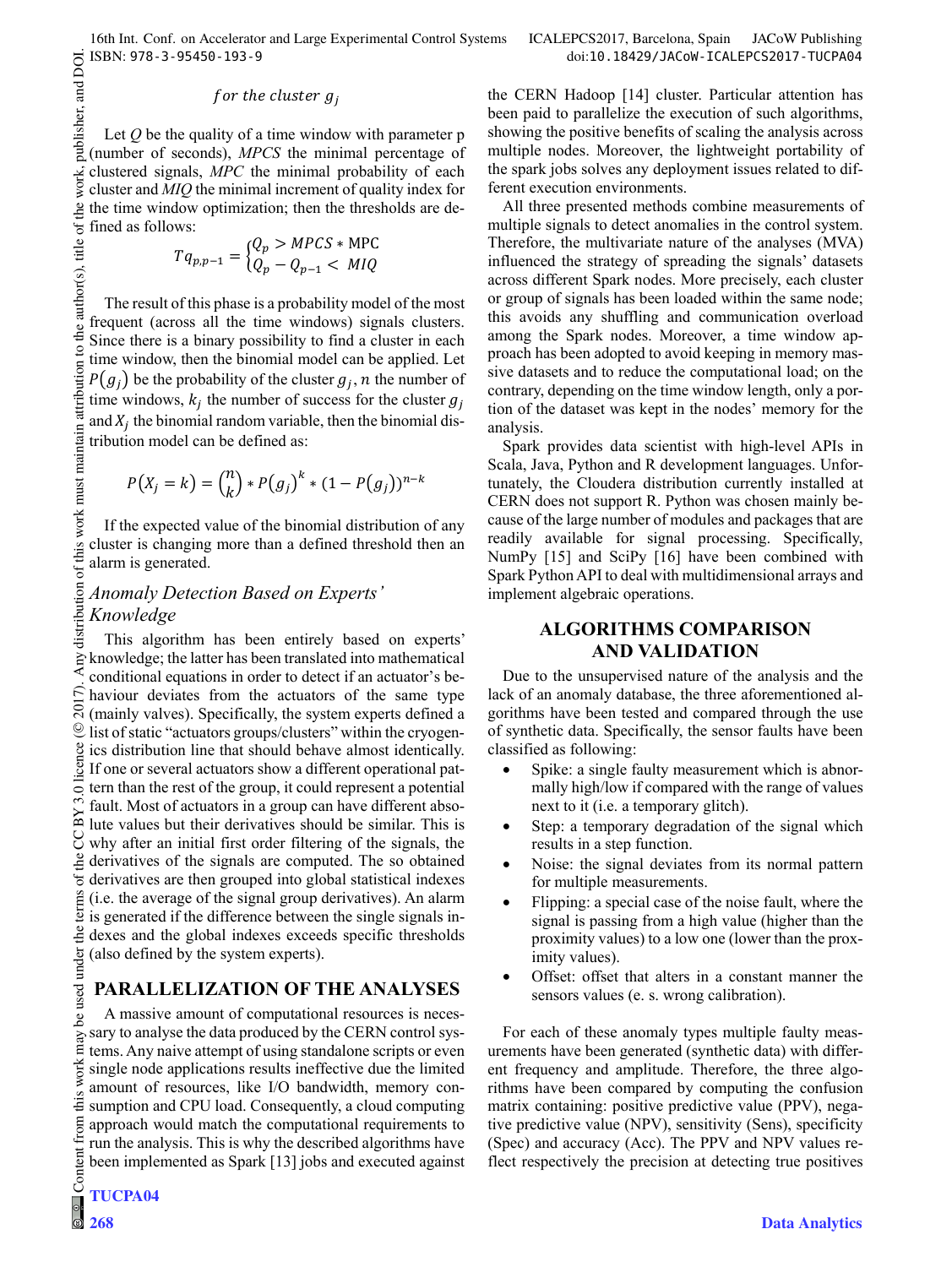16th Int. Conf. on Accelerator and Large Experimental Control Systems ICALEPCS2017, Barcelona, Spain JACoW Publishing ISBN: 978-3-95450-193-9 doi:10.18429/JACoW-ICALEPCS2017-TUCPA04

TP and true negatives TN. The Sens and Spec indexes represent the ratio of actual TP/TN which are correctly identified. Finally, the accuracy value shows the portion of correct predictions. They are calculated as functions of the number of true/false positives (TP/FP), the number of true/false negatives (TN/FN):

$$
PPV = \frac{\sum TP}{\sum TP + \sum FP}, NPV = \frac{\sum TN}{\sum FN + \sum TN},
$$

$$
Sens = \frac{\sum TP}{\sum TP + \sum FN}, Spec = \frac{\sum TN}{\sum FP + \sum TN},
$$

$$
Acc = \frac{\sum TP + \sum TN}{\sum TP + \sum FP + \sum FN + \sum TN}
$$

Figure 1 represents these different indexes for the three algorithms previously described. As one can notice from Figure 1 the three algorithms are able to detect different anomaly types without changing the input parameters. The stochastic and NN (SNN) and the Expert's knowledge (EK) algorithms have a lower PPV for different reasons. The SNN algorithm generates a higher number of FP because a change in one of the cluster affects the calculus of the centroids of the rest of clusters; the EK algorithm is really specialized at detecting the faults defined by the experts, but not general enough to detect new types of faults; this latter point explains why it also achieves the lowest sensitivity value, which represents the anomaly ratio correctly identified. On the other end, the EK method reaches the highest specificity value since it generates less FP.

From the performed evaluation, the correlation and NN algorithm demonstrate to be the more robust and at the same time general method.



Figure 1: Comparison of the algorithms.

# **FAULT DETECTION ANALYSIS FOR THE LHC CRYOGENICS SYSTEM**

As mentioned in the previous chapters the main subject of the presented analyses was the LHC cryogenics system. The analysis has been applied for anomaly detection in the cryogenics 1.8 K cooling loops, the beam screen cooling loops and current leads**.**

The following pictures show different faulty patterns that have been detected by the analytical algorithms. Specifically, Figure 2 displays a noisy movement of one actuator, while the others are mostly constant along the full



time window. During the learning phase the actuators were clustered together due to their historical behaviour. The anomaly was detected because one of the signals (the one in black) starts moving in an uncoordinated way with re-

spect to the others.

Figure 2: Flipping fault detection in a cluster of cryogenics valves.

Figure 3 shows another type of signal fault with the shape of a step function; the signal in black changed its offset for a limited period of time before returning to its nominal state. Similar behaviours have been frequently discovered during the actions of an operator overriding the process control output. Even in this case, the necessary human manual action can be interpreted as a control process anomaly.



Figure 3: Step fault detection of one cryogenics actuator.

In specific, isolated cases some process instabilities have been discovered. Figure 4 clearly depicts this situation where the valve shows an unstable oscillatory behaviour to control the temperature process. Obviously if this faulty oscillation had been present in all signals then it would not have been detected by the clustering algorithms, but only by the experts' knowledge formulation. However, in our scenario the probability of a faulty situation involving multiple signals at the same time was almost close to zero.

**TUCPA04**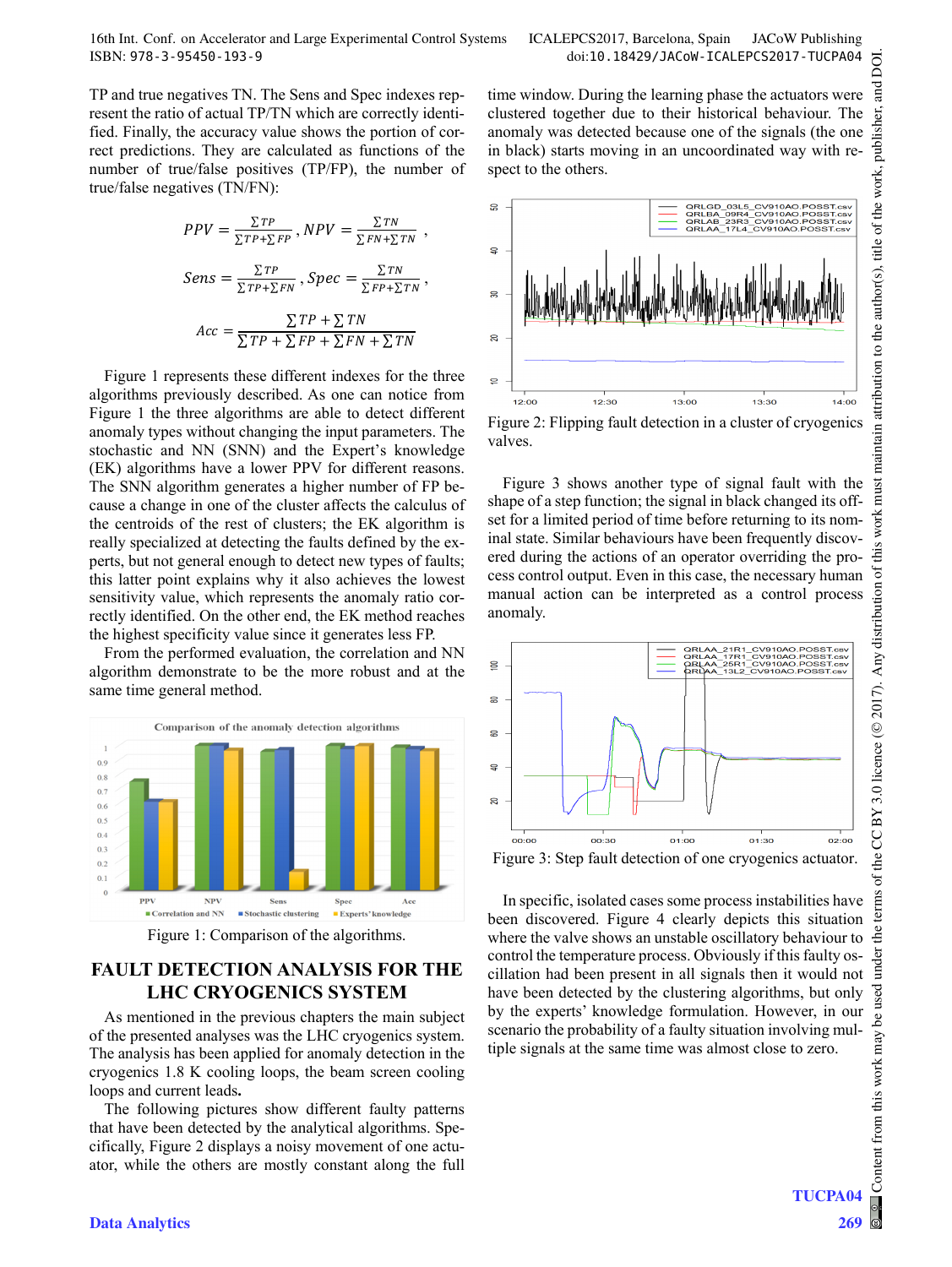

Figure 4: Multiple signal oscillation detection of a cryogenics valve.

In Figure 5, one of the cryogenics valves shows a faulty range of movement if compared to the other actuators. This excessive movement of the valve can be seen as an inefficiency of the control process, or most probably due to an maintain abnormal heat load in the cell, or even a wrong mechanical valve setting. The algorithms detect the operational anommust aly but they are not able to identify the root cause; a direct intervention from the system expert is necessary to fully understand the nature of the problem.



Figure 5: Faulty signal amplitude detection of a cryogenics valve.

In the last example, one of the actuator changes its offset. Figure 6 underlines the ability of the analytical algorithm to detect any change in the parametrization of sensors/actuators.



Figure 6: Signal offset detection of a clustered valve.

The above examples demonstrate the algorithms' ability to detect different types of anomalies that may affect the control systems. Moreover any change or upgrade in the system will be automatically be handled by the continuous learning phase without any direct intervention from engineers. Currently the analyses have been implemented as Spark jobs; they are daily executed to monitor several thousands of sensors and actuators, which otherwise could not been manually checked. The detected anomalies are published in a CERN internal website that engineers and operators can consult. Furthermore a specialized reporting tool has been designed and implemented in order to show the analytical results directly into the SCADA (Supervisory Control and Data Acquisition) applications at CERN [17]. The detection of these anomalies has allowed engineers to improve the tuning of thousands of regulation loops and reduce undesirable mechanical movements (e.g. wearing of valves due to abnormal opening/closing).

#### **CONCLUSION AND FUTURE WORK**

The paper describes three different algorithms that have been developed and integrated into the LHC control system for online detection of faulty sensors. Different data mining techniques have been used to extract patterns from the historical data; these patterns are then used for online anomaly detection. The three algorithms have been compared to understand their advantages and disadvantages. From this comparison, it is evident that the use of machine learning techniques makes the anomaly detection more generic and suitable for dynamic systems, since they are able to identify class of errors initially not foreseen by the experts. Finally, the usefulness of the presented methods has been demonstrated with real control data produced by the LHC cryogenics system. Nevertheless, the analytical solutions are so generic that they can be applied for anomaly detection in any other CERN domains.

As possible future work, these anomaly detection algorithms could be combined with a root-cause analysis. Currently, once an anomaly is discovered, it requires the manual investigation of an operator or system expert to identify their root cause. This last process could be partially automatized or supported by other analytical processes.

### **ACKNOWLEDGEMENT**

The presented work has been achieved within the openlab collaboration between CERN and Siemens. A particular thanks to E. Blanco Vinuela, P. Gayet and F. Alves for their helpful contribution.

### **REFERENCES**

- [1] S. J. Qin, "Control performance monitoring a review and assessment", *Computers & Chemical Engineering*, 23, 1998.
- [2] L. Desborough, R. Miller, "Increasing customer value of industrial control performance monitoring - Honeywell's Experience", Chemical Process Control VI, in *Proc. of the Sixth International Conference on Chemical Process Control*, Tucson, Arizona, January 7-12, 2001 pp. 169-189.
- [3] E. Keogh, S. Lonardi, B.C. Chiu, "Finding surprising patterns in a time series database in linear time and space", in

 $3.01$ 

CC BY